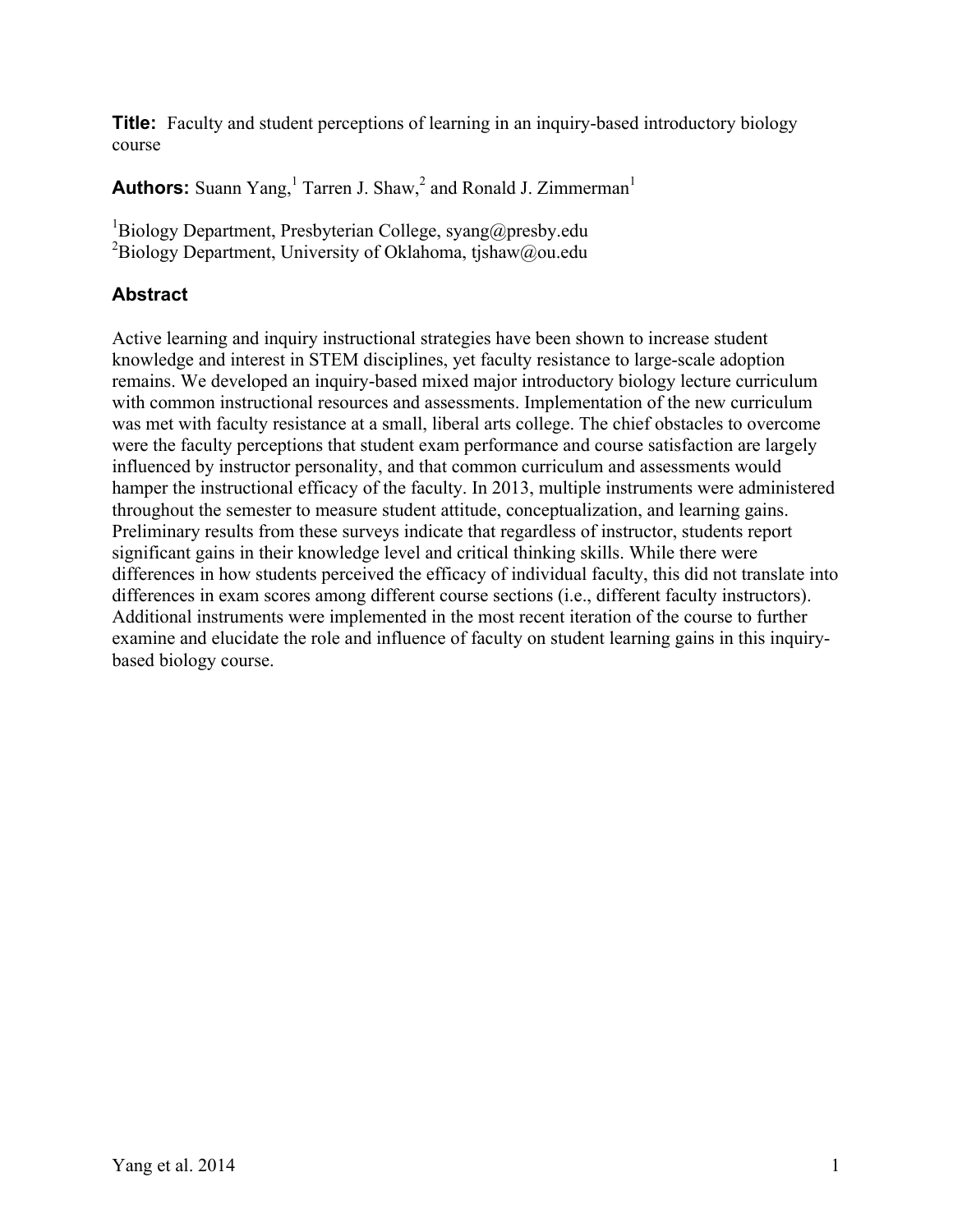### **Introduction**

Numerous barriers to the widespread adoption of active, learner-centered pedagogies exist, despite the repeated recommendations of national reports (e.g., Alberts 2008; Brewer and Smith 2011) and strong evidence for the effectiveness of these teaching practices (Freeman et al. 2014). Barriers that are beyond faculty control can include access to faculty professional development, lack of institutional support, and student resistance (Cohen 1988; Sunal et al. 2001, Michael 2007, Brownell and Tanner 2012). Obstacles that are within faculty control, such as professional identity (Brownell and Tanner 2012) and perceptions of efficacy (Sunal et al. 2001), may not only impede an instructor's adoption of new approaches, but also motivate an instructor's opposition to the new approaches adopted or recommended by others. Many national and regional workshops to address professional development and institutional support now exist, and are creating a population of instructors who implement evidence-based teaching practices (e.g., Postareff et al. 2008, Pfund et al. 2009; but see Ebert-May et al. 2011). However, these instructors may still face opposition to these teaching practices from their students and colleagues, preventing widespread adoption.

Understanding faculty and student perceptions can help identify the nature of the opposition that exists at a particular institution, and perhaps aid in designing interventions. For example, students may object to using critical thinking skills beyond memorization in an introductory course (Keeley et al. 1995). Or, faculty feel that their professional expertise is undervalued, unrecognized, or even attacked (Weiss et al. 2003; Henderson and Dancy 2008). To address faculty resistance to a recently reformed, multi-section introductory biology course at a small private liberal arts college, we evaluate student and faculty perceptions of the course, and compared these perceptions of learning with actual assessments of learning to identify if beliefs were verified. In this paper, we depict preliminary findings from 2013, the first of three years of our project.

Previous to the reform of our multi-section, introductory biology course, the only common components across lecture sections were the list of topics and the required textbook. Otherwise, instructors prepared their own lecture curriculum, including all major summative assessments (exams). In our revised introductory biology course, all sections of lecture share a set of common learning objectives and major summative assessments, along with customizable lecture slide shows (including example activities/formative assessments). The revision also includes an emphasis on application and other critical thinking skills.

We experienced faculty resistance to these changes; the most clearly articulated opposition was to the increased consistency among sections. In particular, some faculty were concerned with the common summative assessments, because they believed that students would perform best on questions written by their own instructors. Initially, we (the authors of this study) wrote many of the questions for the summative assessments, as one of the goals of our project is to help the other faculty develop their skills of writing multiple-choice questions that are properly aligned with the cognitive level of instruction received by students. All faculty met before each exam to review and revise these questions, and changed or rejected questions for being confusing or not aligned with instruction in one or more sections. For the final exam, however, the faculty divided up the task of writing questions, with each faculty member responsible for a particular set of learning objectives.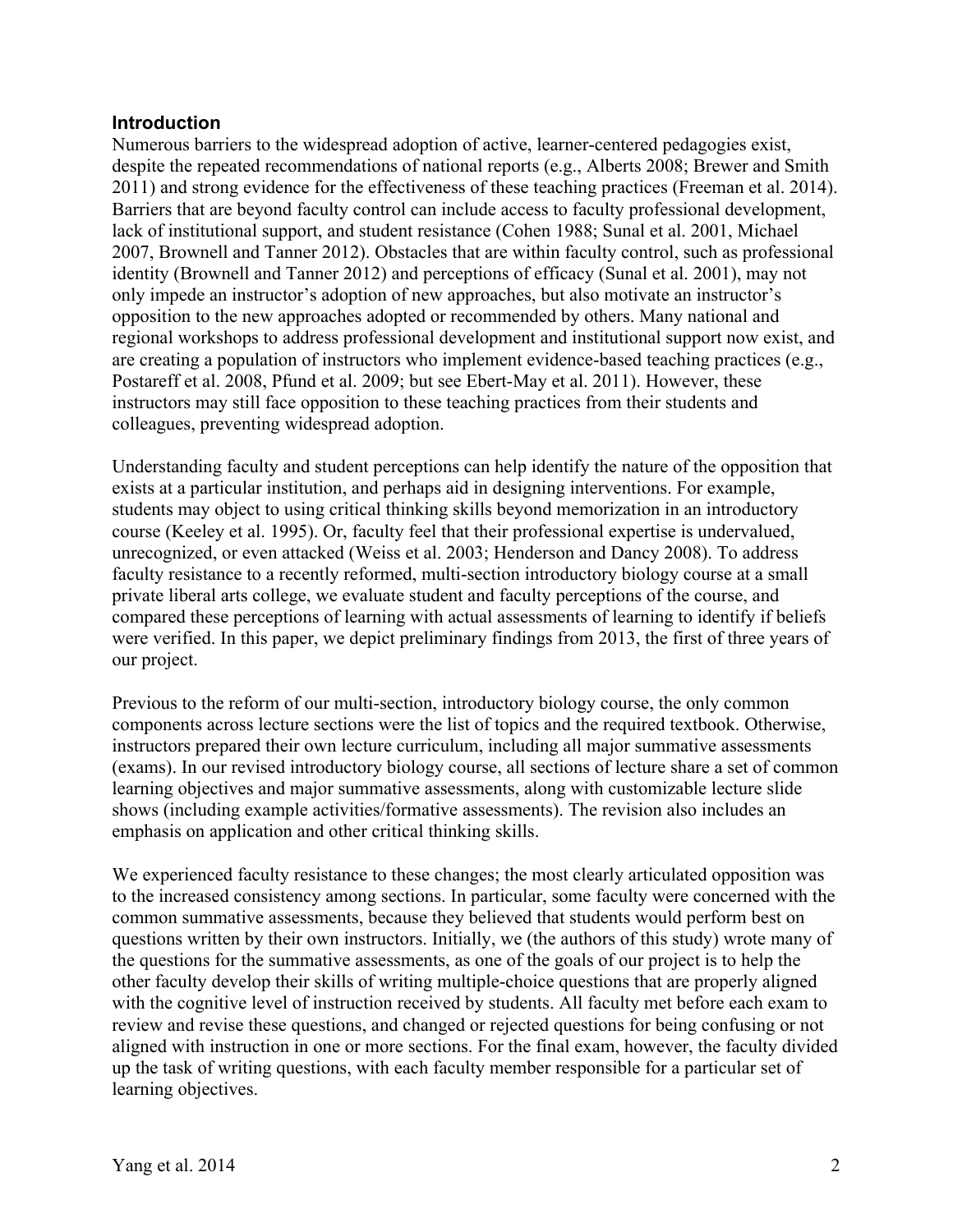Another reason for faculty resistance is that students are dissatisfied, specifically with the emphasis on application skills in an introductory-level course. In particular, throughout the semester, students complained about how they performed on summative assessments. Prior to the implementation of this course, content knowledge was prioritized over application and inquiry in both the lecture and laboratory.

To address concerns related to faculty resistance, we focused on these following specific questions:

- 1. Do students perform better on questions written by their own instructors?
- 2. Do students have learning gains that are dependent on having a specific instructor?
- 3. Can students make learning gains with respect to both concepts and critical thinking skills?

Questions 1 and 2 address the hypothesis that students should perform best on questions written by their own instructors. Question 3 identifies whether or not students can benefit from an emphasis on application in an introductory level course.

### **Methods**

We used data collected from three assessments during the fall semester of 2013, to examine our questions. The first assessment was the final exam. Each instructor was asked to write a set of questions to align with learning objectives from a single unit. We also used the Student Assessment of their Learning Gains (SALG, www.salgsite.org, Instrument #63255), which collects anonymous student responses to questions about their perceptions of learning gains with respect to concepts and skills. The third assessment was a concept survey that we developed, which was administered at the beginning of the semester, and again at the end, with student generated, anonymous identifiers to track responses. During the fall semester of 2013, there were 244 students across 8 lecture sections, and 233 students across 10 laboratory sections for a total of 245 students. Twelve students repeated the course by taking only the lecture portion, and one student repeated the course by taking only the laboratory portion. All lecture students took the final exam (n=244, no students dropped the course). The SALG was offered as an extra credit assignment, and 197 students voluntarily completed the SALG instrument (80% of the class). All students enrolled in a laboratory section (n=233) completed the pre-course concept survey; however, only 135 post-concept survey results could be matched to students' pre-course results because of errors in anonymous identifiers (55% of the class).

We analyzed our assessment data using R (R Core Team 2014), using ANOVA and generalized linear mixed effects models. We tested the effect of instructor on student perception of learning (SALG), and actual performance in the course, using one-way ANOVA. We used generalized linear mixed effects models to test if answering a question correctly (i.e., binary response) depended on the factors of interest. We used student as the random effect in both the final exam and concept survey analyses. The fixed effects on the final exam analysis were section instructor and question author. The fixed effects on the concept survey analysis were topic, Bloom level (Crowe et al. 2008), and test (pre vs. post). We analyzed topic and Bloom level separately (i.e., topic  $\times$  test and Bloom level  $\times$  test), as the replication was insufficient to analyze the statistical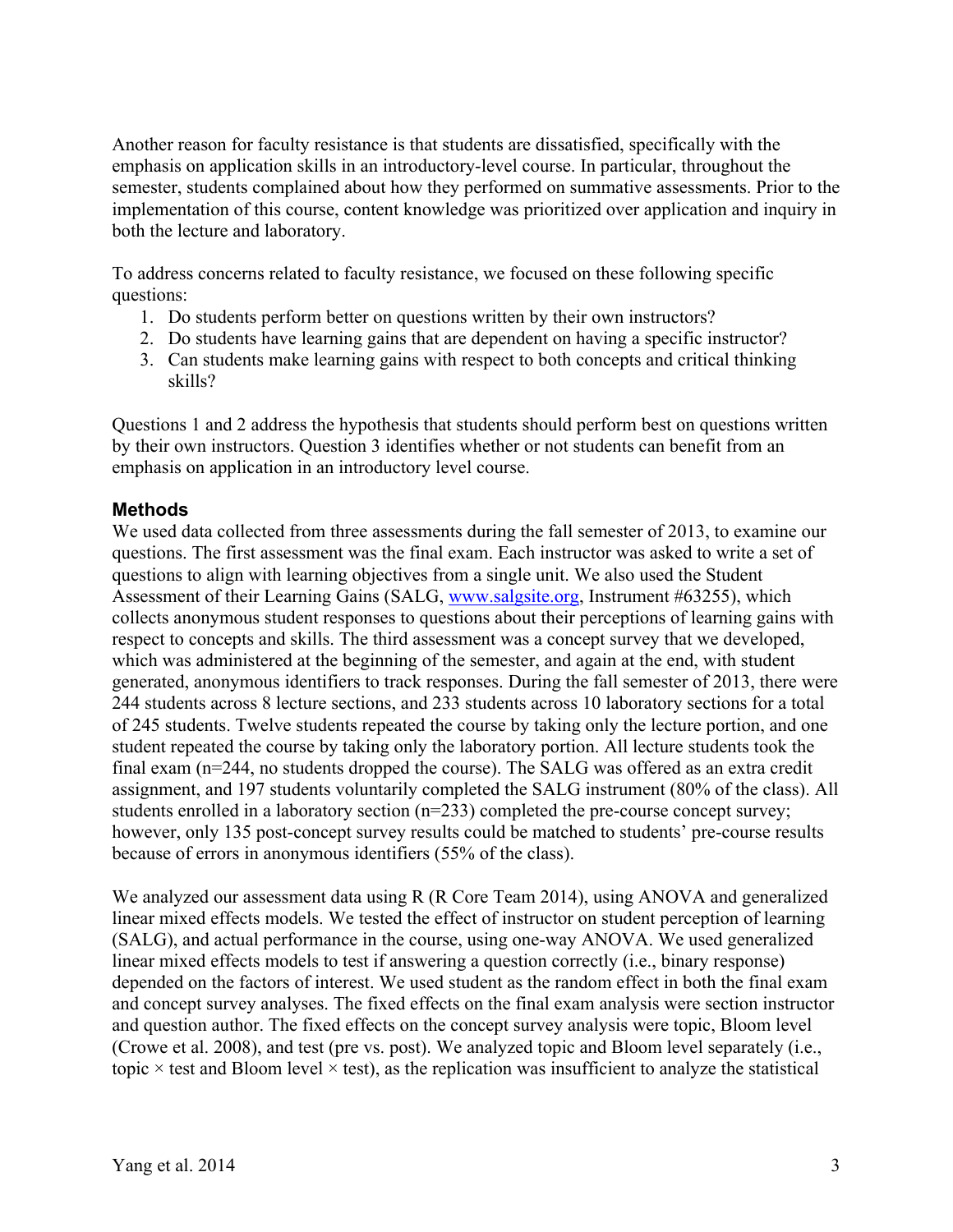interaction amongst all three factors. We used Akaike's Information Criterion (AIC; Akaike 1974) to determine the most likely statistical model to explain the data.

#### **Preliminary Results**

*Do students perform better on questions written by their own instructors?*

Student performance in 2013 did not depend on whether questions were written by their own instructors (Figure 1), as the most likely statistical model included only the effect of author ( $AIC = 8090$ ), which was a significant predictor of performance ( $p < 0.0001$ ). This effect of author is confounded with the topic tested, because each author was asked to write a set of questions on a particular topic. In the full statistical model with both section instructor and author  $(AIC = 8104)$ , the statistical interaction was significant  $(p=0.02)$ , but because of different combinations of instructors and authors that were not the same, i.e., some sections performed significantly

better or worse on questions written by an instructor of



Question type

**Figure 1.** On a cumulative final exam (fall semester 2013), students did not perform better on questions written by their own instructor.

another section, and not necessarily their own. In our course, the consistency of learning objectives and other curricular materials may contribute to this lack of instructor effect.

#### *Do students attribute their learning gains to their own instructor?*

When students were asked to rate their gains in the class based upon interactions with their lecture faculty there is a significant difference among instructors in 2013 (p=0.002); however, there is no difference with respect to performance among sections (Figure 2; lecture: p=0.997; lab: p=0.991). Further, there was no difference among instructors when students were asked in a separate question to rate their gains in developing and using critical thinking and analytical skills



 $(p=0.196)$ . Indeed, for both items, instructors were rated 3 (moderate gain) or higher on average. Although there are significant differences in how students perceived their instructors' efficacy, no instructor was rated at the "no gains" end of the scale on average.

**Figure 2.** In 2013, there was no difference in performance across (A) lecture sections (p=0.997) or (B) laboratory sections (p=0.991), although there was a significant difference in how students attributed their learning gains to professors (data not shown).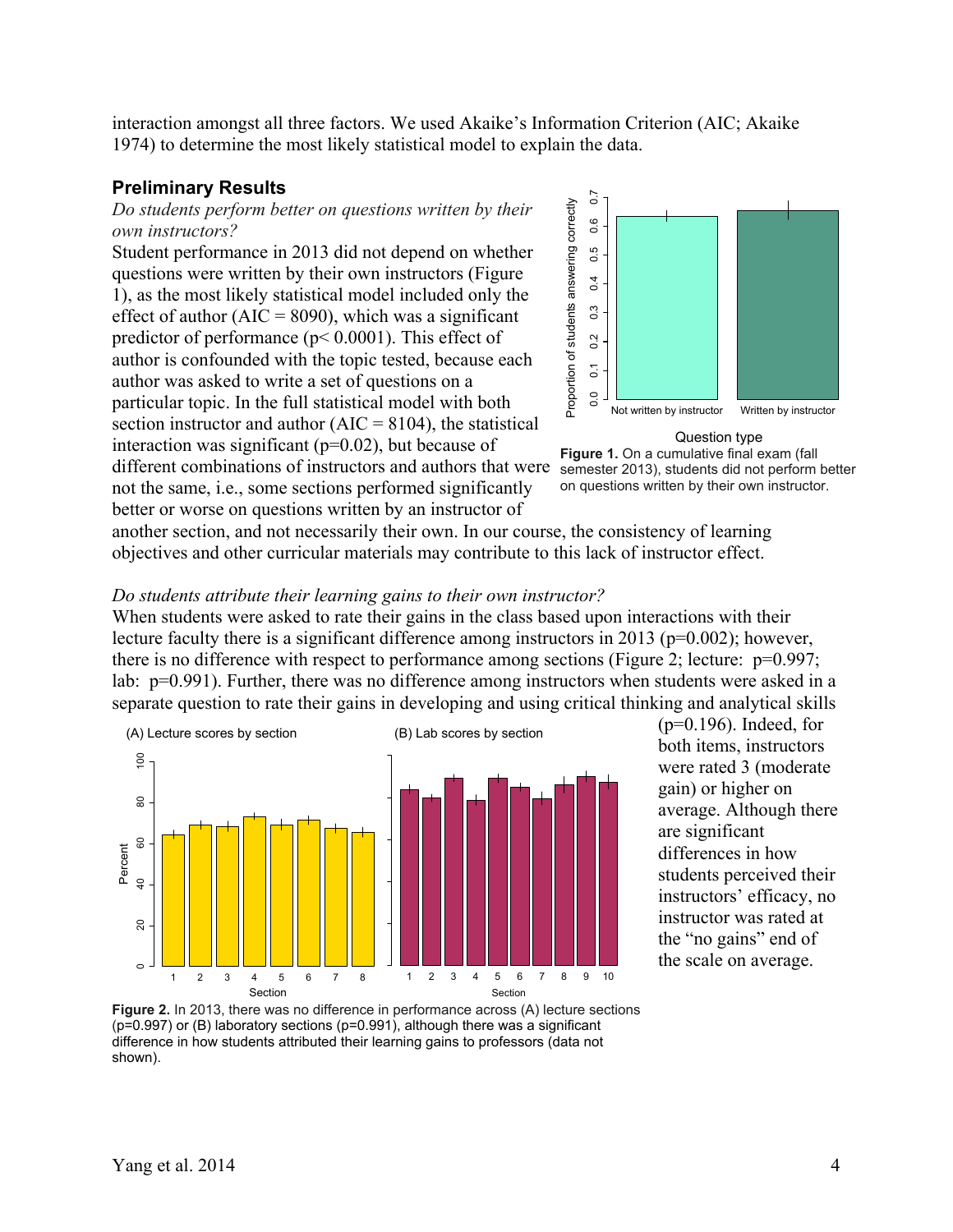*Do students make learning gains with respect to concepts and critical thinking skills?* According to the 2013 pre- and post-course concept survey, students improved their performance with respect to concepts (p< 0.0001) and critical thinking skills ( $p= 0.0002$ ), though the amount of gain varied with specific topic or skill. The greatest gains were made in application and knowledge (Figure 3), as calculated by the single-student normalized learning gain, or the real gain relative to the possible gain (Fagan et al. 2002).

## **Discussion**

In our introductory biology course, the students perceived differences among instructors' classrooms, though there were no effects on what students learned, or perceived that they had learned. We did not find support for the belief that using common summative assessments creates an





unfair bias. The cause of the perceived differences among instructors' classrooms is yet unidentified, though the existence of differences is not unexpected given the importance attributed to interactions between faculty and students (Umbach and Wawrzynski 2005). Discovering the cause of perceived differences may help in addressing the barriers to adoption of evidence-based approaches, particularly those related to instructor efficacy. We also attempted to counter the perceived unfairness of common summative assessments in the next iteration of the course (fall semester 2014) by dividing up the question writing for all of the exams, with multiple meetings to peer review and approve questions for each exam.

Students gained conceptual knowledge and improved critical thinking skills, and recognized these as growth with respect to self-efficacy by the end of the semester, but some faculty instructors and students still feel dissatisfied with their experience in the course. Adopting strategies to promote student acceptance of active learning and developing critical thinking skills may alleviate initial student resistance (Keeley 1995; Felder and Brent 1996; Kate 2004; Weaver and Qi 2005). By surveying students at the beginning of the current iteration of the course (fall semester 2014), we found that many students were not prepared for an active, learner-centered environment. We are currently designing and implementing formative assessments that include metacognitive components, with the intent of bridging the gap between student and faculty expectations both early and often. We have introduced activities to foster the development of problem solving skills, such as modeling good problem solving strategies, documented problem solving assignments (Angelo and Cross 1993), and identifying errors in problem solving.

Resistance to adopting evidence-based teaching approaches can come from many sources. Identifying and addressing faculty and student perceptions of active, learner-centered approaches, along with institutional support and faculty development, can be critical for the widespread adoption of these teaching practices. Obstacles originating from colleagues and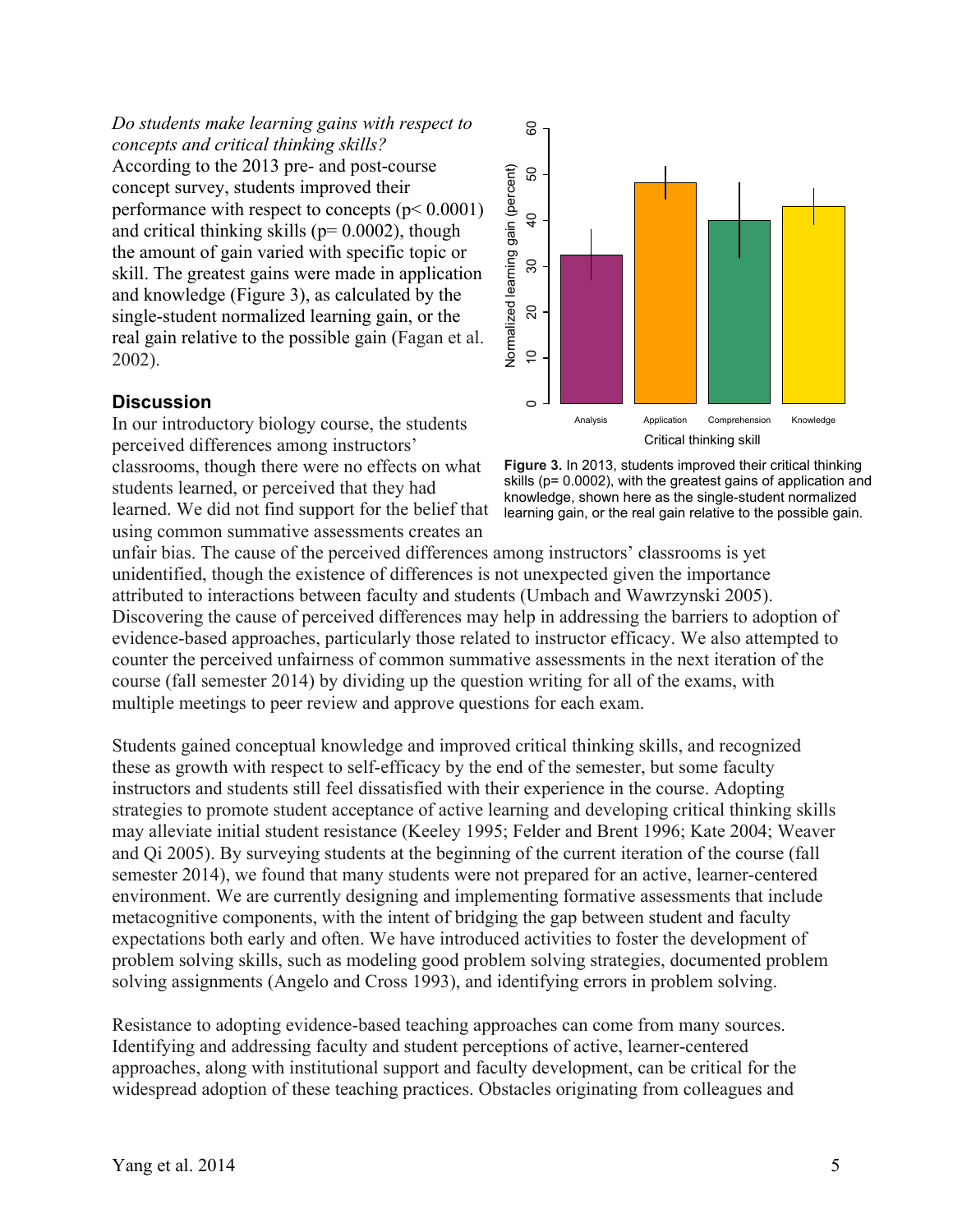students can be addressed by evaluating the validity of negative or differing perceptions, and using evidence to show mismatches between perception and reality. As our efforts to implement our new course is ongoing, we expect to uncover new challenges, even as we work to address current ones.

### **Acknowledgements**

This study would not be possible without the faculty instructors, peer mentors, and students of Biology 105, Biological Concepts, at Presbyterian College (PC), and funding from the Biology Department at PC and NSF DUE-1245706. The work described here is exempted from IRB approval by PC (PC-201221) and OU (granted on 5/16/14).

# **Literature Cited**

Akaike, H. (1974). A new look at the statistical model identification. *IEEE Transactions on Automatic Control*, *19*(6), 716-723.

Alberts, B. (2008). Considering science education. *Science* 319: 1589.

Angelo, T. A., and Cross, K. P. (1993). Classroom assessment techniques: *A Handbook for College Teachers*. San Francisco: Jossey-Bass.

Brewer C, Smith D, eds. (2011). Vision and Change in Undergraduate Biology Education: A Call to Action. American Association for the Advancement of Science.

Brownell, S. E., & Tanner, K. D. (2012). Barriers to faculty pedagogical change: lack of training, time, incentives, and… tensions with professional identity?. *CBE-Life Sciences Education*, *11*(4), 339-346.

Cohen, D. (1988). Teaching practice: Plus a change. (Issue paper No. 88–3). East Lansing , MI : Michigan State University, The National Center for Research on Teacher Education.

Crowe, Alison, Clarissa Dirks, and Mary Pat Wenderoth. (2008). Biology in bloom: implementing Bloom's taxonomy to enhance student learning in biology. *CBE-Life Sciences Education* 7.4: 368-381.

Fagan, A., Crouch, C.H., and Mazur, E. (2002). Peer instruction: results from a range of classrooms. *The Physics Teacher,* 40, 206–209.

Felder, R. M., & Brent, R. (1996). Navigating the bumpy road to student-centered instruction. *College teaching*, *44*(2), 43-47.

Freeman, S., Eddy, S. L., McDonough, M., Smith, M. K., Okoroafor, N., Jordt, H., & Wenderoth, M. P. (2014). Active learning increases student performance in science, engineering, and mathematics. *Proceedings of the National Academy of Sciences*, 201319030.